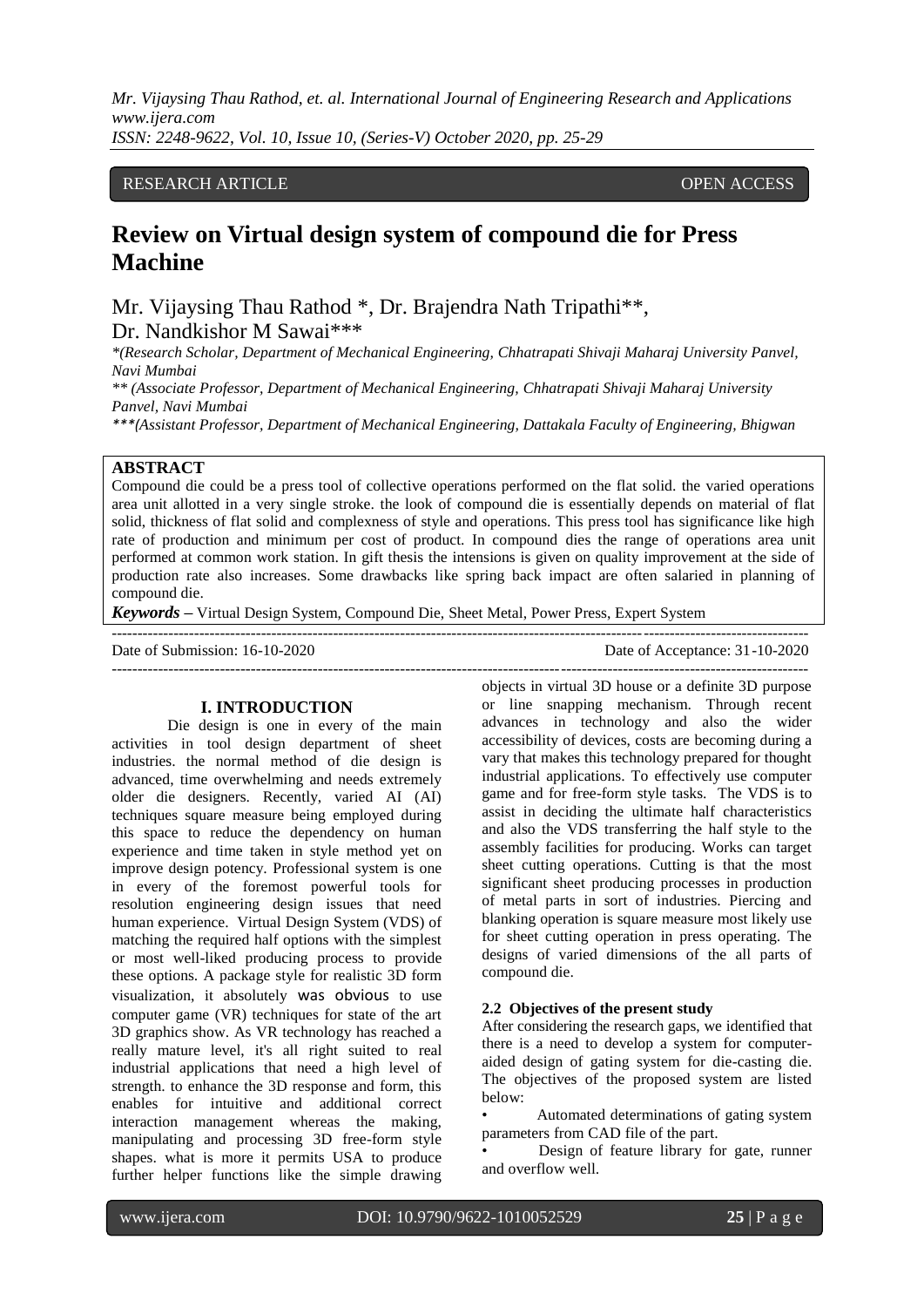*Mr. Vijaysing Thau Rathod, et. al. International Journal of Engineering Research and Applications www.ijera.com ISSN: 2248-9622, Vol. 10, Issue 10, (Series-V) October 2020, pp. 25-29*

• Automated generation of CAD model of elements of gating system for a given part.

#### **II. CONCEPT**

Introducing virtual design system of compound die for press machine was to overcome problems with another design system. In the system there are a number of uncertain factor such as, the calculating dimensions of all parts of the die are easy and graphically display as per the given dimension. Consider also some aspect of the output: cutting force, top plate, Punch plate, Stripper plate bottom plate, thrust plate, punch, spring, guide pillar, guide bush all these design.

# **III. AIM OF RESEARCH WORK**

Obtaining the relationship between piercing or blanking hole perimeter, material thickness of sheet, ultimate tensile strength of material, cutting clearance, dimension of punch & die blocks. To generalize computations of these parameters with the help of computer program and to design compound cutting die for any specific part and also assembly drawing.

### **IV. LITERATURE REVIEW**

The present the work of implementing a computer aided design (CAD) for sheet metal blanking dies in both 2 dimensions and 3 dimensions. The program is an assortment of incorporated modern standard microcomputer bundles and reason fabricated projects. The bundle utilizes AutoCAD for taking care of the information of the clear part calculation. The bite the dust segments are the yield of this framework. The framework comprises of Auto LISP codes, Dialog Control Language (DCL) codes, Script documents and redid menus. Auto LISP is utilized for estimation of cutting powers, pass on measurements and choice help for ideal determination of standard and business parts, too. Content documents are utilized to make the parametric plan of the kick the bucket segments, and to empower the recreation of the blanking activity. The framework can be performed on a Personal Computer and is gone with a model to mentor and showing the capacities of the created program. This paper depicts the structure, activity and reproduction of the single-run blanking kick the bucket module of an exploratory minimal effort PC supported plan bundle created for pass on plan. [1]

Reformist pass on is a practical method to shape metal part with reasonable of trademark including quality, flexibility, and wear obstruction. This exploration manages the two phase reformist bite the dust has been intended for the seat plate producing. Compound bite the dust is additionally

utilized for assembling this plate yet its plan is more convoluted and financially high costly. FEA investigation accomplished for the guide column, pass on square, top and base plate, puncturing punch. From this it is seen that the outcomes are in worthy range. The logical and FEA result are almost equivalent and both are in satisfactory range. [2]

Creation rules for every module are prescribed to be coded in the Auto LISP language and intended to be stacked into the brief zone of AutoCAD or through UI made utilizing Visual Basic. Every module of the proposed structure is client intelligent. The proposed framework structure is adaptable enough to oblige new obtained information. As the proposed framework is implementable on a PC having AutoCAD programming, hence its minimal effort of usage makes it reasonable even by little scope sheet metal businesses. [3]

In this paper primary advances are Design and FE investigation. This plan of pass on is of ideal plan. By utilizing this plan we can deliver precise parts. Initial step is fabricating measure. For assembling of would lid be able to switch, fabricating measure are Blanking1, Blanking2 and Bending. In this venture total devices are to be planned, as per American Society of Mechanical Engineers (ASME) principles. Additionally numerical relationships likewise must be incorporated for bite the dust plan for kick the bucket parts. Second step are FE examination in this cycle limit conditions are load on punch and kick the bucket. The displaying, gathering and drafting is finished by utilizing PRO/ENGINEER programming. Basic examination is to done on the bite the dust by applying punching power. Examination is done in Ansys. [4]

In this paper, research work engaged with the advancement of a specialist framework for choice of parts of compound bite the dust is depicted. The proposed framework has been created utilizing creation rule-based master framework approach of man-made consciousness. The created framework is fit to choose all significant segments of compound pass on including bite the dust block, pass on gages, stripper, stripper springs, punches, punch plate, pass on set, latches, and knockout bar. The framework has been planned so that the master advices granted by framework modules are put away naturally in various yield information records. The created framework has been tried effectively in different stepping businesses. The framework is fit for achieving the repetitive and tedious assignment of choice of parts of compound kick the bucket in an exceptionally brief timeframe period. All modules of<br>proposed framework are incorporated. The proposed framework are incorporated. The framework is easy to use thusly even a semi-gifted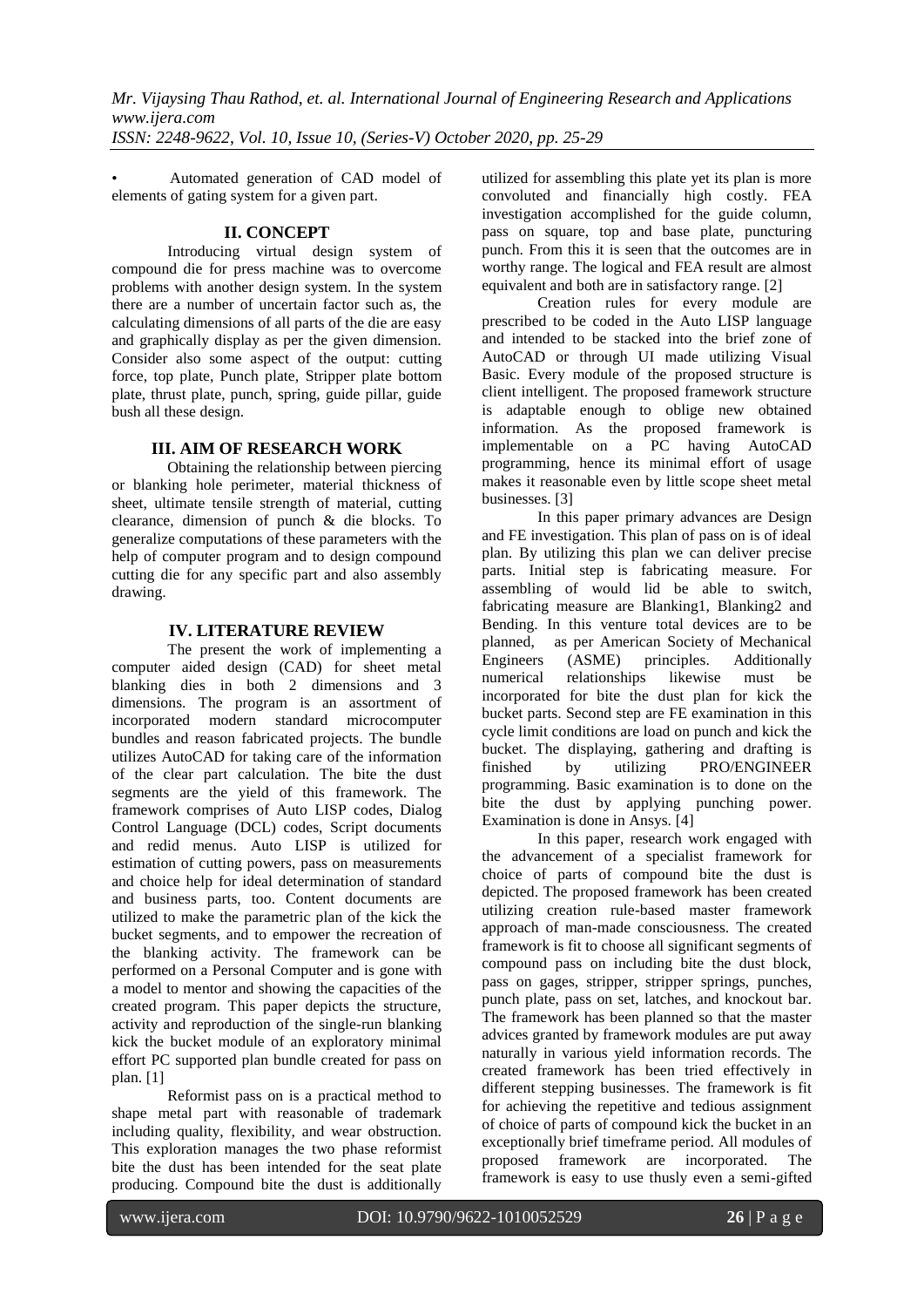planner can play out the assignment of determination of parts of compound kick the bucket effectively utilizing the proposed framework. The yield information documents produced during execution of the proposed framework CDCOMP can be reviewed naturally for pass on demonstrating in AutoCAD programming. [6]

The current examination contributes towards mechanizing the plan cycle of reformist pass on utilizing KBS approach. The yield of framework modules incorporates the sort and measurements of significant segments of reformist bite the dust, for example, pass on block, kick the bucket gages, stripper, stripper plate, punches, punch plate, back plate, pass on set and latches. The framework is adaptable enough as its information base can be adjusted and refreshed relying on the capacities of a particular shop floor and advances in new innovation. The framework has been tried for a wide assortment of modern sheet metal segments. Proposals conferred by the framework for determination of reformist bite the dust segments were discovered to be sensible and fundamentally the same as those really utilized in sheet metal businesses. The information put away in yield documents produced by the framework modules can be additionally used for programmed displaying of reformist kick the bucket parts and pass on get together. The framework is an ease elective for kick the bucket fashioners working in little and medium estimated stepping ventures. [7]

The plan of drawing bites the dust is a complex and information serious cycle. This paper portrays an information based parametric plan framework for drawing bites the dust which requires just a base arrangement of boundaries to be set before it can finish the plan of the fundamental parts of a kick the bucket, for example, upper passes on, lower bites the dust, and clear holders. This base arrangement of boundaries incorporates clear sizes, bite the dust faces, punch open lines, drawing strokes, and press information. This plan framework executed on head of the Pro/E CAD programming comprises of a drawing pass on information base, a subcomponent surmising, a measurement number cruncher, a subcomponent generator, a framework organizer, and a UI. We utilize the plan of drawing bites the dust for internal wheel house as a solid guide to show that our framework can extraordinarily improve the plan quality while diminishing the advancement time and cost. [8]

The utilization of Computer Aided Engineering and physical displaying procedures in manufacturing R and D keeps on expanding. In utilizing devices, for example, Finite Element Modeling and examinations with model materials, the producing instrument planner can diminish costs

by improving reachable resiliences, expanding apparatus life, anticipating and forestalling surrenders, and foreseeing part properties. At the Engineering Research Center for Net Shape Manufacturing, Design Environment for Forming (DEFORM) and DEFORM 3D, and a different activity press for physical demonstrating are instruments accessible for producing research and for instructive purposes.[9]

A Knowledge-based master framework utilize human information to tackle issues that regularly would require human insight. Master frameworks are intended to convey the insight and data found in the astuteness of specialists and give this information to different individuals from the association for critical thinking purposes. With the developing significance of human asset the board and expanding size of the associations, support of representative related information and creating fitting reports are the urgent parts of any association. Subsequently an ever increasing number of associations are receiving PC based human asset the executives frameworks (HRMS). This paper clarifies the design, information portrayal strategies and application subject matters based master framework in Human Resource. [10]

Die design configuration is one of the significant exercises in instrument plan branch of sheet metal businesses. The conventional cycle of pass on configuration is intricate, tedious and requires profoundly experienced kick the bucket originators. As of late, different man-made consciousness (AI) procedures are being utilized around there to limit the reliance on human skill and time taken in configuration measure just as to improve plan effectiveness. Master framework is one of the most amazing assets for tackling designing plan issues which require human mastery. This paper presents an audit on utilizations of master frameworks to pass on plan. Distributed writing in the space zone is summed up in even structure. In light of the basic audit of accessible writing, scope for additional examination work is recognized. [11]

# **V. RESEARCH METHODOLOGY**

According to related literature review, we will collect required data of design system for dies in press working and will evaluate these results with virtual design system for compound dies in press working operation and calculate all parts of die and display all part and assembly for www. The activities are listed by level as was done in the SADT representation. Comments about each activity are given. They are based on the result of the last sections:

Template: when the activity is supported by the template methodology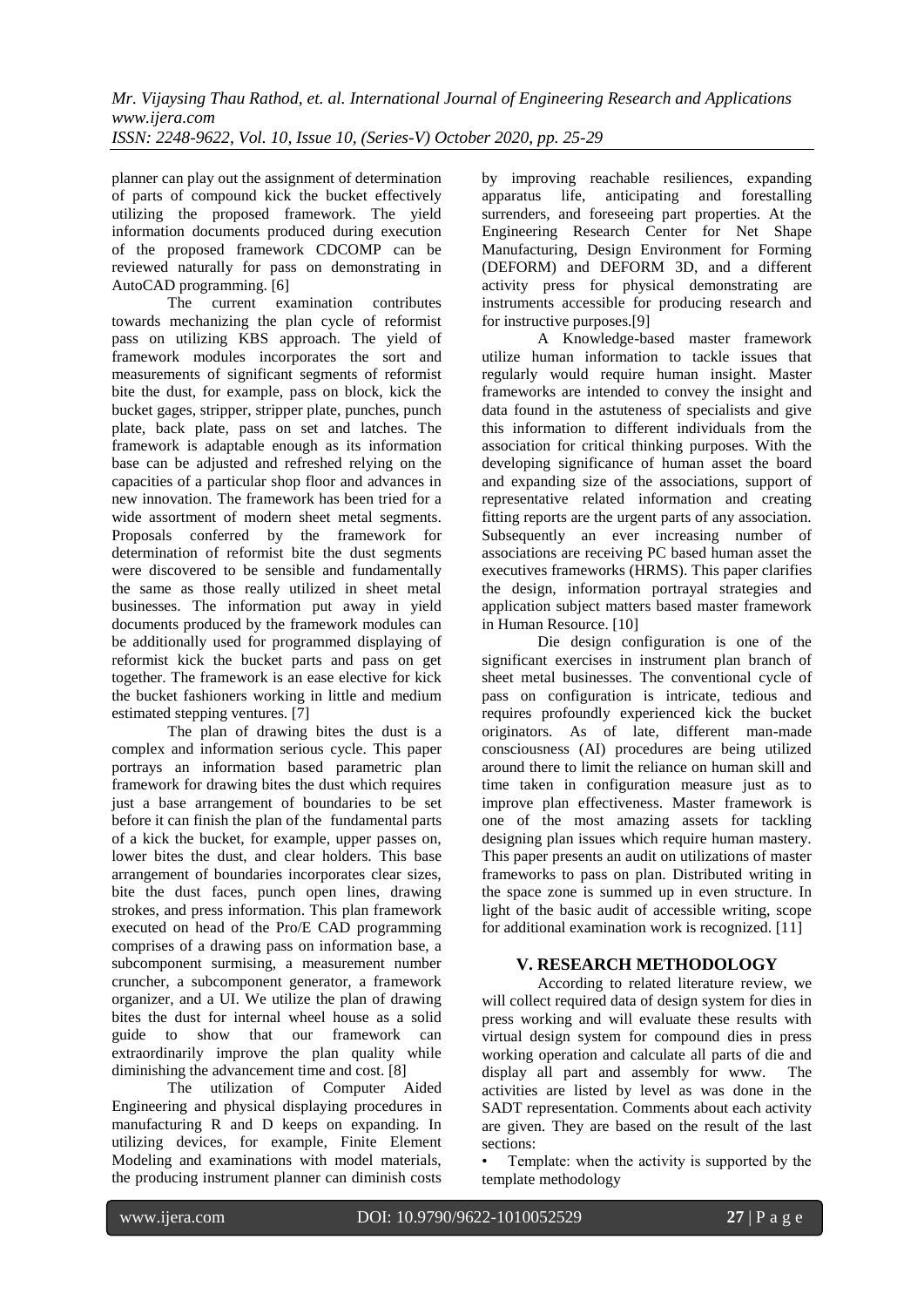Feature: when the activity is supported by the feature methodology

Integrated: when the activity is supported by the integrated component methodology

• Associatively: when the activity still exists but is automatically performed thanks to the associatively

• Suppressed: when the activity is no longer necessary thanks to given improvements

• Unchanged: when the activity remains the same.

There are several methods in CAD systems to build a model on the basis of user-defined objects. Nevertheless if a system is employed for the development process, the product structure and configuration are not done in the CAD system but in the system. It should be defined how functional elements can be employed within a system. Yet this is not only a problem of methods but also of functionality.

Features do not modify the product structure. They can therefore be inserted in the model directly using functions of the CAD system. For integrated components, the problem is more complex as they modify the product structure on the assembly level but also the geometry of the product's parts. This means that it is not possible to insert integrated components into a model in the system. Functions that enable insertion of such objects belong to the CAD system. So, in this case, the product structure and its geometry are modified simultaneously. Subsequently, the system has to recognize the structure modification and consider it in its representation of the product.

# **VI. SPECIFICATION OF SYSTEM REQUIREMENT**

Although the automobile business has its favorite CAD systems: these square measure still general systems: that might be used for the look of any product. Therefore, albeit they contain numerous modules for various applications, they're not sufficiently tailored to alter effective and economical operating.

The first issue once operating with general software package is that these merchandise supply too several functions, that aren't simple to understand for users, significantly for designers having a lot of expertise with older systems. Second, despite the big vary of features: the specified or required ones aren't essentially offered. Further, CAD systems geometry still pure mathematics minded and not operate minded. they supply a geometrical feature-based modeling however do not supply useful feature-based modeling.

Finally, there's no technique support offered to users. every operate of the software is explained however the selection of the proper one and therefore the design methodology aren't mentioned,

putting the burden on the users to think however they must work with the software. expertise with alternative automotive firms has shown that the majority all} of them have similar demands which they're completing almost a similar analysis concerning modeling methodologies in parallel in order that a standard definition of software needs is helpful.

# **VII. CONCLUSION**

In this review paper design system the user use for calculating the design process for the different dimensions to get whole calculation of die design and display the design features of punch and dies.

### **ACKNOWLEDGEMENTS**

An acknowledgement section may be presented after the conclusion, if desired.

### **REFERENCES**

- [1]. L. A. Abdeltif , M. I. Etman , A. Barakat , And H. M. A. Hussein, "Computer Aided Design In Sheet Metal Blanking Dies", Fourth Assiut University Int. Conf. On Mech. Eng. Advanced Tech. For Indus. Prod., December 12-14 (2006)
- [2]. Vivek D. Barhate, Dr. Sachin G. Mahakalkar, Dr. A. V. Kale, "Design and Analysis of Progressive Die for an Industrial Part", International Journal of Science and Research (IJSR) ISSN (Online): 2319-7064 Index Copernicus Value (2013)
- [3]. Deepak Panghal1, S. Kumar, "An Expert System Framework for Design of Bending Die", American Journal of Intelligent Systems (2012).
- [4]. Jyothi Bhaskar, G Sathya Prakash, "Die design and analysis of progressive tool for can lid lever", IJREAT International Journal of Research in Engineering & Advanced Technology, Volume 1, Issue 4, Aug-Sept, (2013).
- [5]. H.M.A.Hussein, "Computer Aided Blanking Die Design using CATIA", International conference on manufacture of lightweight component-ManuLight (2014).
- [6]. Sachin Kashid,Shailendra Kumar, "An Expert System for Selection of Components of Compound Die", Journal of Advanced Manufacturing Systems Vol. 13, No. 3 (2014).
- [7]. S. Kumar, R. Singh, "A knowledge-based system for selection of progressive die components" Journal of of Achievements in Materials and Manufacturing Engineering